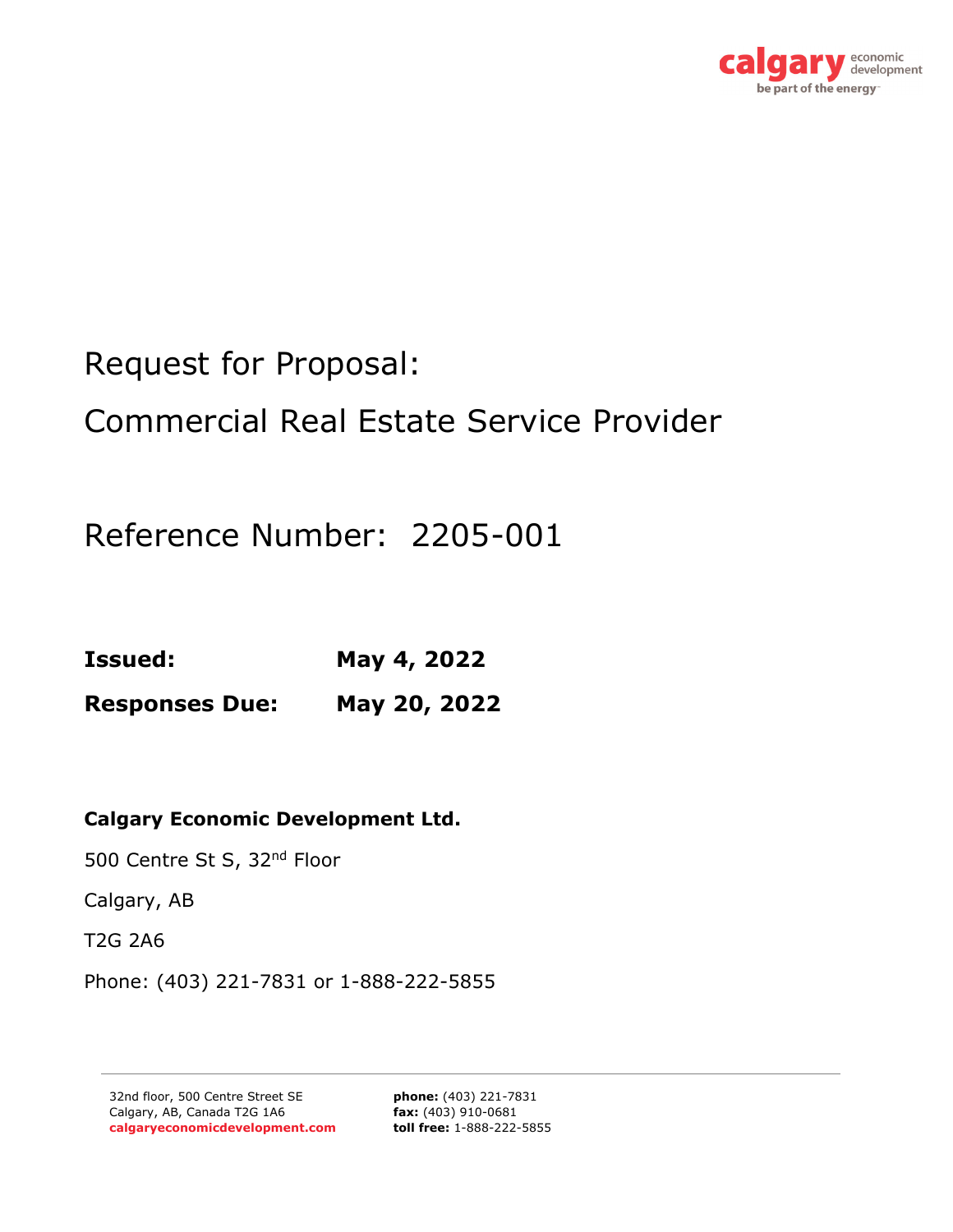

**Confidential** 

*Real Estate Services Firm* 

**Calgary, Alberta** 

**Attention:** *To Whom it May Concern* 

## **REQUEST FOR PROPOSAL ("RFP")**

#### **For the Provision of**

#### **Commercial Real Estate Service Provider**

#### **Confidentiality**

This RFP is both confidential and proprietary to Calgary Economic Development Ltd. ("CED") and shall not be used for any purposes other than responding to this RFP. You shall not disclose the contents of this document without the prior written consent of CED. Notwithstanding the foregoing, you may make this document available to those who have a need to know its contents in order to prepare your response.

You shall not include or refer to this RFP in any forum without the prior written consent of CED.

All proposals received in response to this RFP become the property of CED.

#### **Opportunity**

CED would like to retain a Commercial Real Estate Service Provider (or "Vendor") who can provide both transaction management for CED's Calgary office, and provide market intelligence and guidance for future expansion/contraction assignments. Our Commercial Real Estate Service Provider will meet the following objectives:

1. Provide strategic transaction management, planning and negotiation for lease renewal and if required, new space acquisition, as the specific assignment requires.

2. If applicable, please also provide information about your Project/Construction Management capabilities.

CED is using this Request for Proposal (RFP) process to identify the most appropriate Real Estate Service Provider. One who meets required service levels, has market expertise and a proven track record.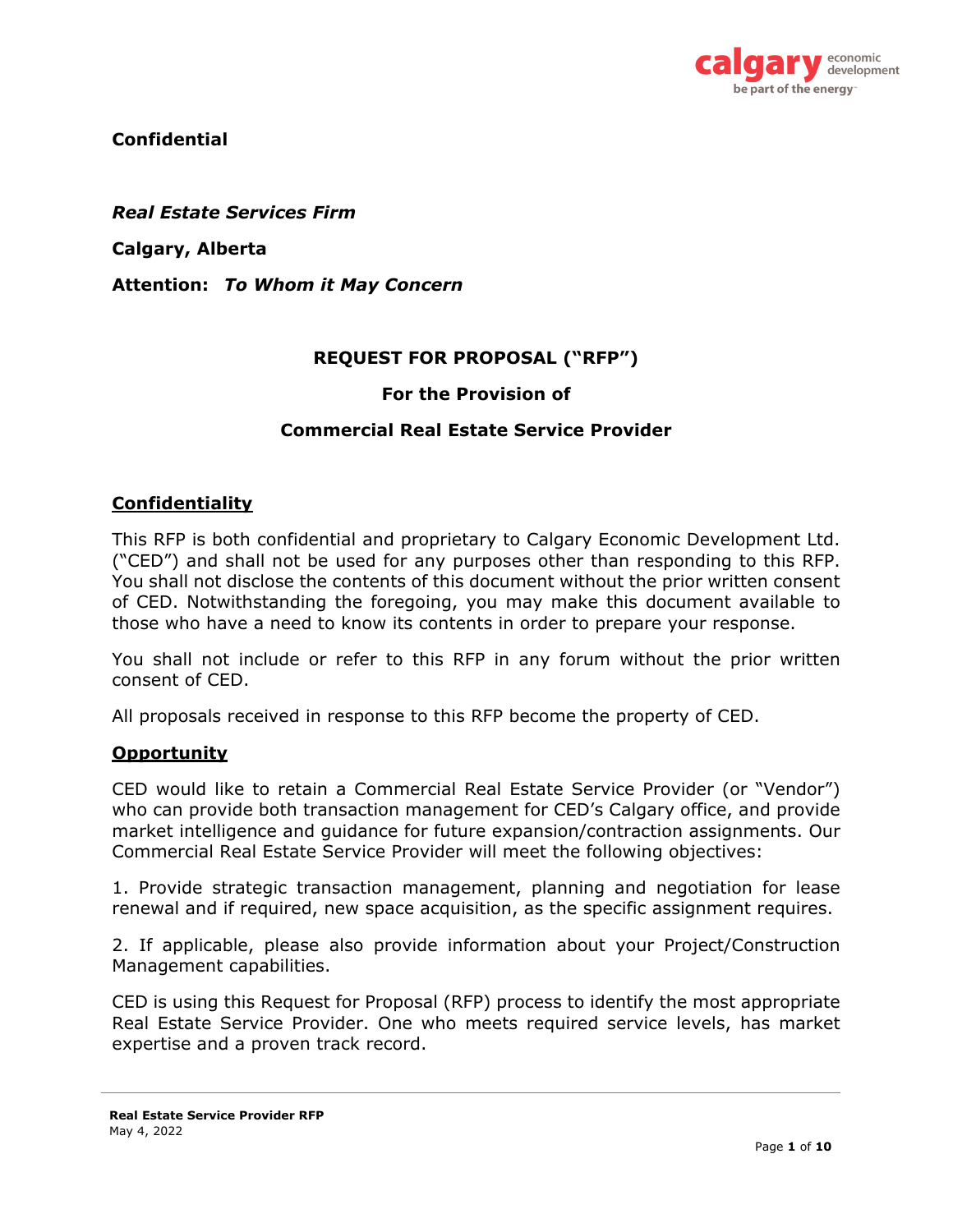

## **CED Information/Background**

Calgary Economic Development is a conduit, connector, catalyst, and storyteller for the city of Calgary. Promoting Calgary as the location of choice for people, investment and business, our work is rooted in positioning Calgary for long-term economic success and shared prosperity for all. We deliver services and initiatives focused on growing and developing across our key sectors. The CED office is currently comprised of approximately 65 staff.

#### **Current Premises**

CED is currently located on the  $32<sup>nd</sup>$  floor in the Bow Tower. The mailing address is:

32<sup>nd</sup> Floor, 500 Centre Street SE Calgary, AB T2G 1A6

CED's office occupy a total of approximately 34,000 square feet on the  $32<sup>nd</sup>$  floor of the Bow Tower. CED's premises have been developed as high quality, professional office space and include a variety of boardrooms, meeting and conference facilities, offices, and common areas. The predominate build-out of the office space is office intensive which, based on recent trends and work from home options is not necessarily the preferred layout for CED going forward. CED envisions a mixed floor plan with some fixed offices, some permanent desk space whether in offices or 'bullpen', and some hotelling for those in the office less frequently with access to sufficient Board/meeting room space.

CED's current lease expires on May 30, 2023 and there is no formal option to renew or extend the lease term, no first rights of refusal or first offer and no options for expansion or contraction.

CED qualifies for the City of Calgary tax exemption.

#### Location Considerations

CED will work with the selected vendor to finalize these considerations, however, in broad terms, the following factors (among others) will have a bearing in the consideration of strategic alternatives:

- Downtown
- Cost (including rent, operating costs, build out and relocation expenses, if any)
- Ease of Access for CED employees
- Proximity to City Hall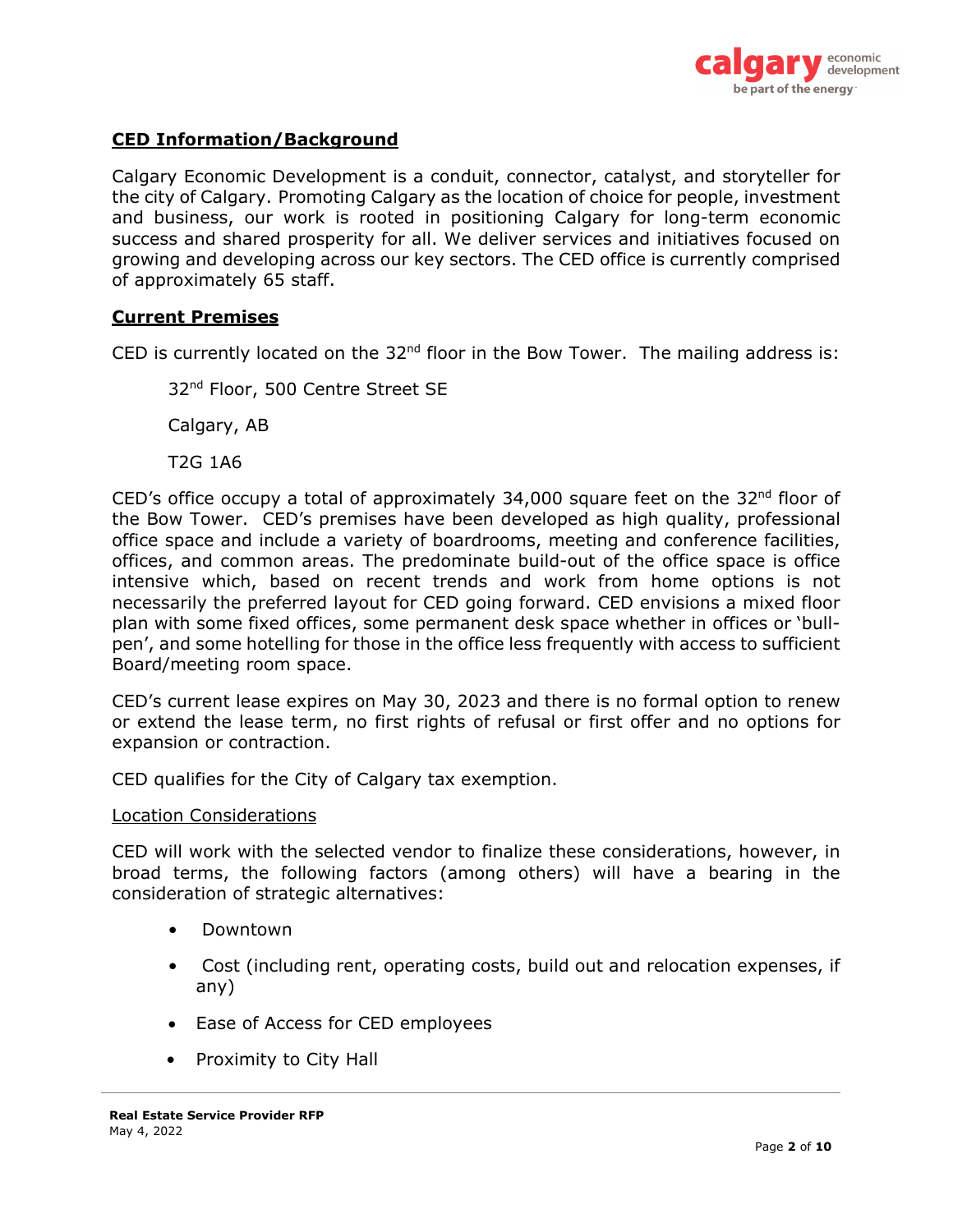

- Building Amenities
- Plus 15 Connectivity
- **•** Building Quality (Life Support, 24-hour security  $\&$  access, air handling  $+$ quality, elevators, construction, energy efficiency, internal construction standards, etc.)

#### **Selection Process**

Proposals received in accordance with the terms of this RFP will be reviewed and evaluated by an internal selection committee. Based on the recommendations of the selection committee, a maximum of three Service Provider candidate firms will be invited to make a presentation to the selection committee (dates and times to be announced by the committee following the completion of the internal reviews). Service Provider candidate firms will be notified by May 25, 2022 whether they have been selected to make a presentation to the selection committee.

A final determination will be made by CED's management with the advice of the selection committee, and the selection communicated to the finalists within two weeks of the last presentation.

CED is under no obligation to include any organization in this selection process or explain our rationale for any decisions made.

This RFP does not commit CED to any specific course of action.

#### **Selection Criteria**

The selection for a Service Provider will be based on the following areas of review. This is intended to be an overview of the qualities that we will review during selection. CED reserves the right to accept or reject any or all responses at its complete and sole discretion, without providing reasons, and to negotiate the terms of any subsequent agreements. Selection criteria will be scored as shown in Appendix A.

- General understanding of CED's requirements and facilities
- Service Provider history, philosophy, experience and values.
- Caliber of Account Executive and proposed team members, experience, and structure
- Past performance with similar requirements as CED's
- References
- Firm's demonstration of their commitment to equality, diversity, and inclusion

In your firm's response to this RFP you must be able to demonstrate that you can meet or exceed the above listed criteria. CED does not represent that these are the sole evaluation criteria, and reserves the right to adjust the criteria at its discretion.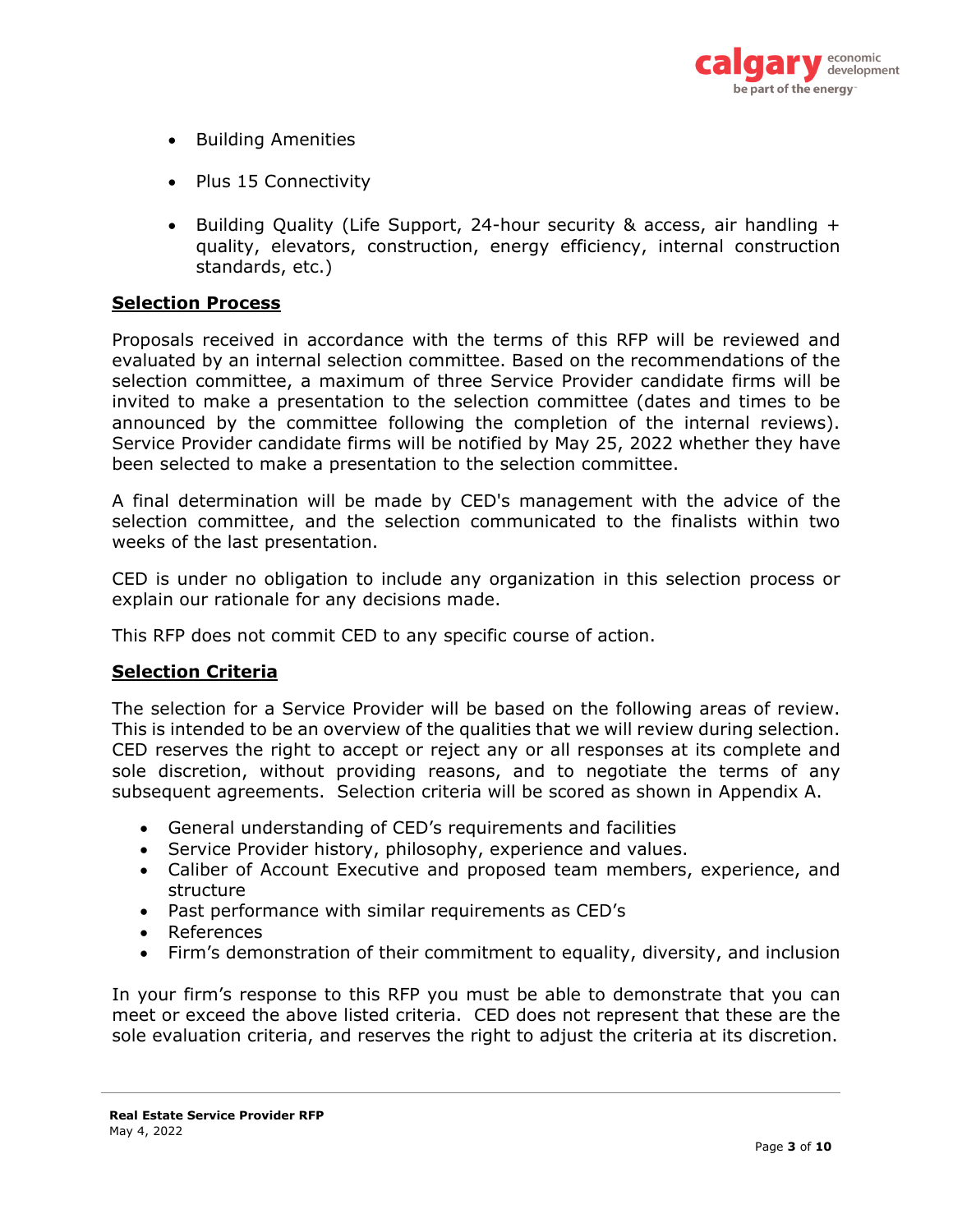

## **Terms and Conditions**

Any and all costs associated with the preparation and submission of a proposal shall be borne solely by the Service Provider candidate.

By submitting a proposal in response to this RFP, Service Provider candidates expressly agree to all of the provisions of this RFP.

By submitting a Proposal a Vendor acknowledges it agrees that the terms and conditions of this RFP are incorporated by reference into its Proposal. If a Vendor's Proposal is accepted by CED, the Vendor will be expected to execute CED's standard contractor agreement (Appendix B). Vendors who are unwilling to abide by these standard terms and conditions should not submit a Proposal.

## **Conflict of Interest**

Vendors must fully disclose, in writing, to the contracting manager on or before the closing date of this RFP, the circumstances of any possible conflict of interest or what could be perceived as a possible conflict of interest if the Vendor contracted with CED under this RFP. CED may reject any Proposal where, in the opinion of CED, the Vendor is or could be perceived to be in a conflict of interest.

#### **Services Required**

Without limiting the general nature of the assignment, CED anticipates that the services required will include, as a minimum:

- Review and assess current and future premises requirements of CED, and assist CED to develop a Strategic Facilities Plan
- Advice on current and anticipated market conditions
- Identify and evaluate (including a cost/benefit and risk analysis) strategic market opportunities available to CED, including (but not necessarily limited to), negotiating a new tenancy arrangement in the current premises or relocating to alternative existing premises.
- Recommend a preferred option to CED, together with an action plan (including major steps, responsibilities, costs and timelines)
- Negotiation of contract terms and lease review, liaison with legal and other advisors, due diligence with appropriate financial analysis.
- Building location due diligence including financial analysis and recommendations to CED, preparation of Offer to Lease, negotiation with builder owner representatives, review of final lease document, liaison with legal representatives/advisors, advisory role from engagement to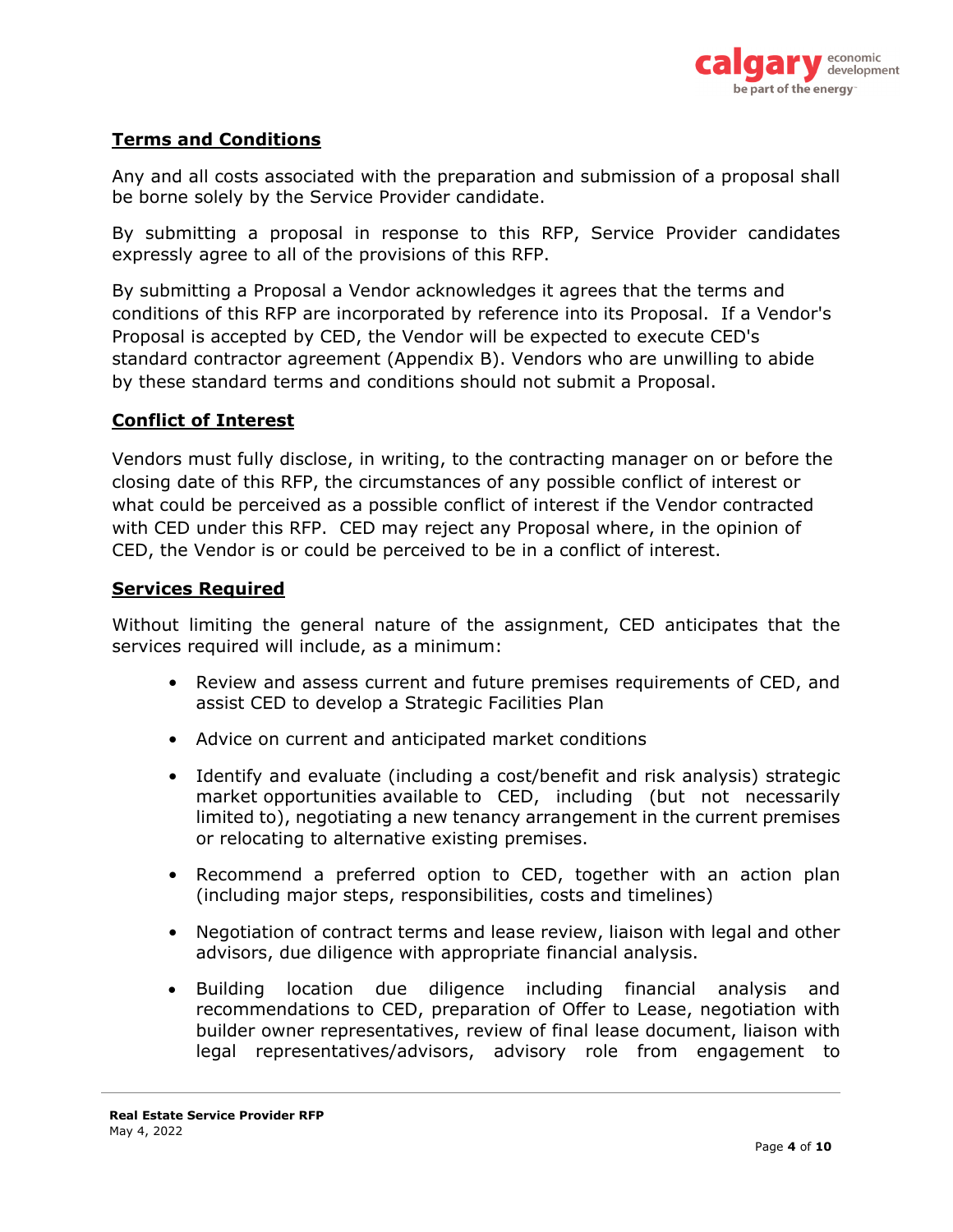

occupation of premises leased.

#### **Service Provider Information**

In addition to any other information which Service Provider candidates may view as relevant or helpful to CED in selecting an organization to assist with this assignment, please outline the following in respect of your organization:

- Name of organization
- Owners/Principals
- Proposed team and detailed biographies along with the named Account Executive
- Local/Regional/National/International Affiliations
- Experience of Commercial Real Estate Advisory Firm and team members both generally in real estate and in comparable assignments - with particular emphasis on occupier advisory engagements
- Philosophy and approach to business
- Knowledge and understanding of the Calgary marketplace
- Additional services provided if any
- Expected timeframe to complete various phases of the assignment
- Associated fees and costs
- Exclusive arrangements with Landlords/building owners in last 3 years
- Provide a list of three (3) items that you feel positively differentiate your firm from other organizations
- Identify any conflicts of interest both existing and potential and describe how you will negate these conflicts of interest with other companies with whom you do business

#### **Fees and Payment**

Provide full details of any and all fees and payments expected to be received in connection with this assignment, indicating amounts, timing, contingencies and expected sources of payment. Please outline any fees for additional services provided or offered.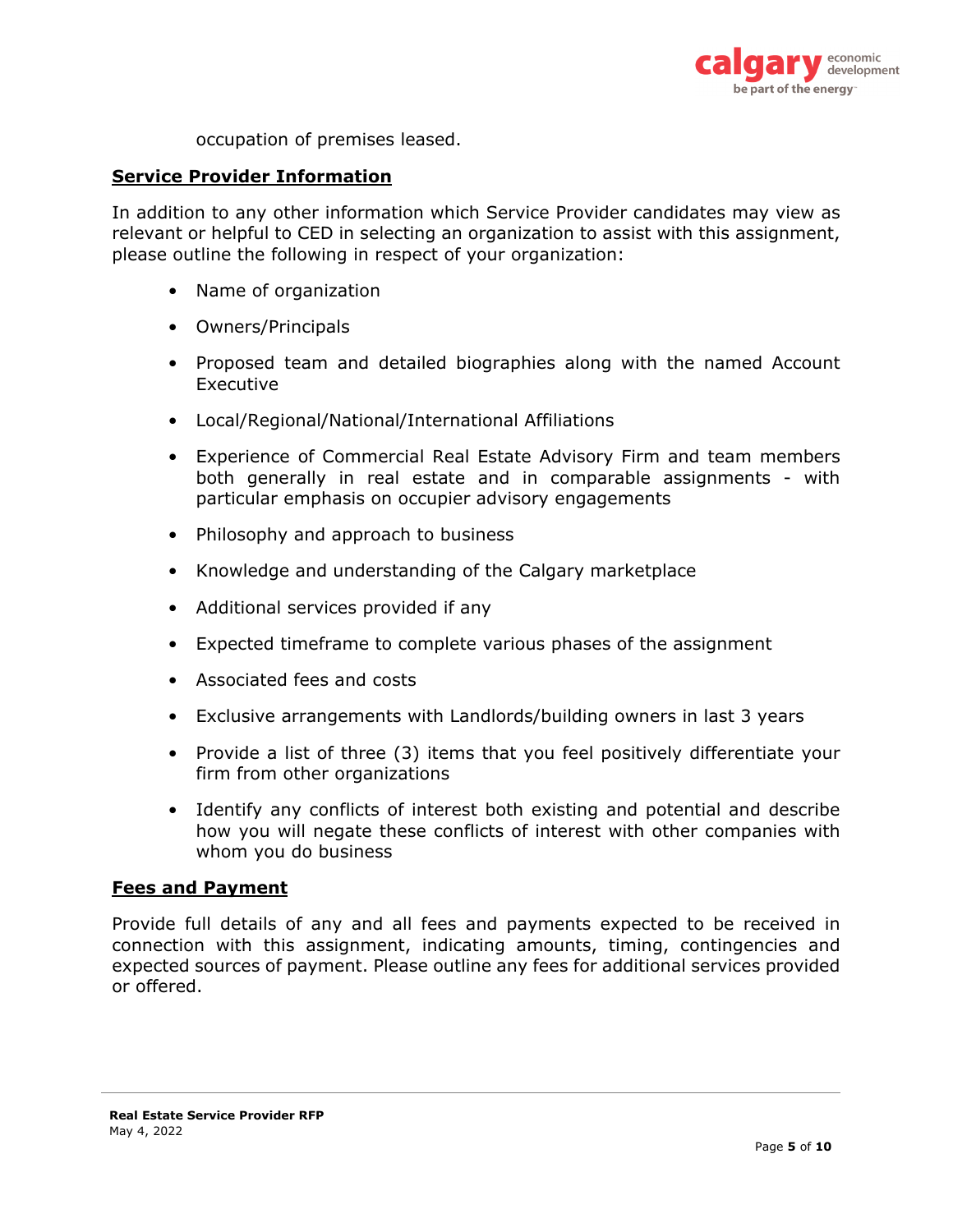

## **Inquiries**

Trevor McKay, Controller, tmckay@calgaryeconomicdevelopment.com shall coordinate receipt of all questions from Service Provider candidates and distribution of responses to RFP questions.

The selection committee will review and respond to any RFP questions. To ensure RFP recipients receive all pertinent information, all questions and responses regarding the RFP will be distributed to all participating Service Provider Candidates which have delivered a Confirmation of Intent to Respond by the specified date. Questions will not be attributed to any specific organization. All questions must be submitted in writing to Trevor McKay by e-mail (see contact information provided below).

## **Timetable**

Failure to provide all information requested or failure to submit your response by the date specified below may result in the Service Provider Candidate being eliminated from consideration by CED. Key dates in the selection process are as follows:

| Dates:       | Activity                                                                                                                                                       |  |  |
|--------------|----------------------------------------------------------------------------------------------------------------------------------------------------------------|--|--|
| May 4, 2023  | <b>RFP issued by CED to selected Service Provider Candidates</b>                                                                                               |  |  |
| May 11, 2023 | Service Provider candidate letter confirming Intent to Respond<br>lsubmitted to CED.                                                                           |  |  |
|              | (Note that only organizations which have confirmed their Intent to<br>respond to this RFP will receive information in response to any<br>questions submitted.) |  |  |
|              | May 13, 2022 Questions regarding the RFP submitted by Service Provider<br>Candidates                                                                           |  |  |
|              | May 16, 2022 Copies of all RFP questions and responses distributed to all<br>participating organizations by CED.                                               |  |  |
|              | May 20, 2022 Completed RFP response submitted by Service Provider candidates.                                                                                  |  |  |
|              | May 25, 2022 Notification of Service Provider candidate status regarding selection<br>for presentation.                                                        |  |  |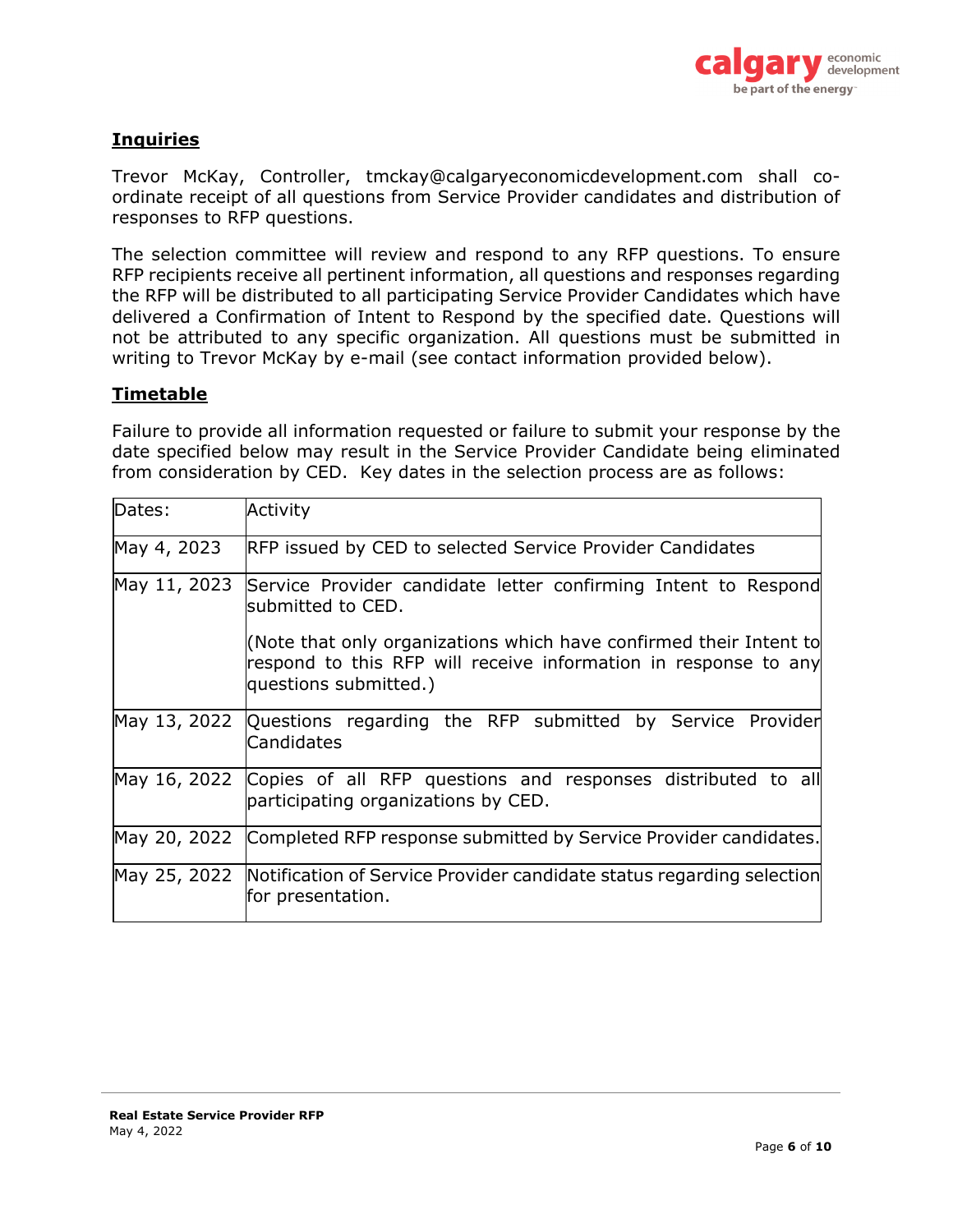

## **Contacts**

For further information please direct any inquiries to:

Name: Trevor McKay

Title: Controller

tmckay@calgaryeconomicdevelopment.com

#### **Delivery of Proposals**

**Proposals must be received not later than 5:00 pm Calgary time on May 20, 2022.** Proposals are to be addressed to Trevor McKay and are to be submitted as follows:

- a) one copy to be sent electronically via e-mail; and,
- b) 3 printed copies of the proposal to be delivered by hand, courier or mail to CED's offices.

#### **Disclaimer**

This RFP is not an offer by CED to enter into a binding contract or a contract for services, and the submission and receipt of proposals does not obligate CED to accept any of the proposals it receives. Any cost incurred in responding to this RFP are the responsibility of the prospective Service Provider.

Each Service Provider is solely responsible for conducting its own independent research, due diligence, and any other work or investigations and seeking any other independent advice necessary for the preparation of its proposal. Nothing in the RFP is intended to relieve the prospective Service Provider from forming their own opinions and conclusions with respect to the matters addressed in this RFP.

Whilst every effort has been made to ensure the accuracy of the information provided, no guarantee, representation or warranty, express or implied is made and no responsibility of any kind is accepted by CED or its representatives for the completeness or accuracy of any information presented in the RFP. Neither CED nor its representatives shall be liable to any person or entity as a result of the use of any information contained in the RFP Documents provided during the RFP process.

CED may, in its sole discretion, change or discontinue this RFP process at any time whatsoever. CED may in its sole discretion, enter into negotiations with any person, whether or not that person is a respondent to this RFP, with respect to the services that are the subject of this RFP.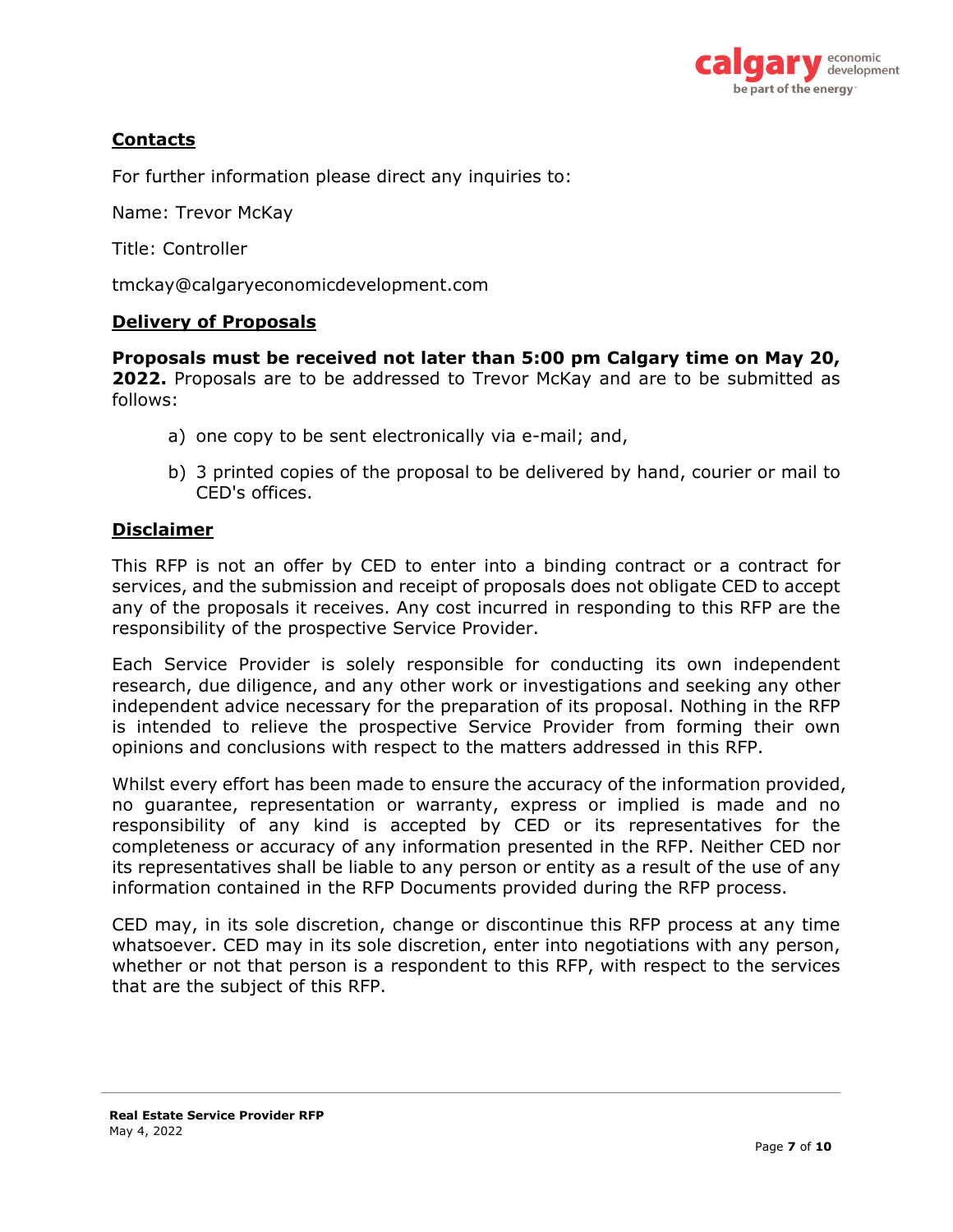

Without limiting the generality of the foregoing, CED may, in its sole discretion and at any time during the RFP process:

- a) reject any or all of the proposals;
- b) accept any proposal;
- c) if only one proposal is received, elect to accept or reject it;
- d) elect not to proceed with the RFP;
- e) alter the timetable, the RFP process or any other aspect of this RFP; and/or
- f) cancel this RFP and subsequently advertise or call for new proposals for the subject matter of this RFP.

#### **CED Reservation of Rights and Vendor's License Grant**

CED reserves the right:

To not consider, or to reject, any or all proposals in whole or in part for any reason whatsoever in its sole and absolute discretion;

To accept any proposal in whole or in part, even if it does not comply with the terms of this RFP;

To short list vendors, and require a presentation by the vendors short-listed and/or the provision of additional information by such short-listed vendors;

To, at any time, add, delete or modify this RFP and to have the vendors advise CED of the effect of such changes on their proposal and/or have the vendors resubmit their proposals in light of same;

To negotiate at any time with any one or more of the vendors to the exclusion of the other vendors; and

To not proceed, for any reason, with this RFP or the project contemplated in this RFP.

By submitting its Proposal for consideration, the Vendor will thereby be agreeing to all of the following:

Without the further consent of the Vendor or providing any notice, CED may disclose any and all of the content of Vendor's Proposal to any or all of the other vendors or any third party, including any or all of the creative content contained in Vendor's Proposal;

The Vendor grants and agrees to grant to CED a non-exclusive, perpetual, fully-paid up, irrevocable license to implement, use, reproduce, modify, display, distribute, transmit, prepare derivative works of and to otherwise fully exploit, without limitation, any and all of the content of Vendor's Proposal including without limitation, all of the creative content, ideas, concepts and approached as well as all copyright therein;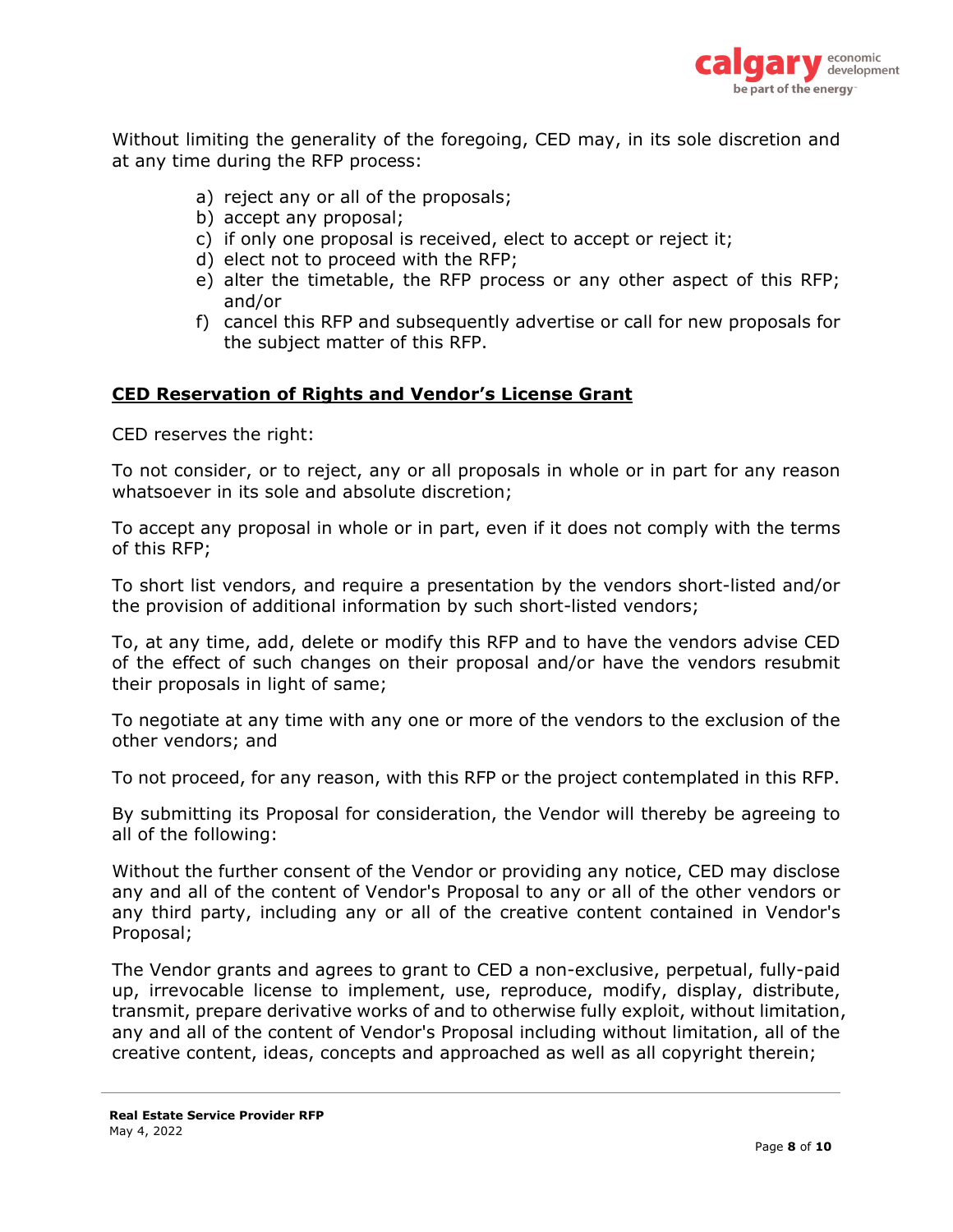

Such licence shall extend to any other vendor or any other third party that CED may engage to use and implement such content;

CED shall have no obligation to provide any credit or otherwise attribute to the Vendor or anyone else any such content as may be implemented and/or used by CED;

The Vendor represents and warrants to CED that such content is the original work of the Vendor and its use by CED as contemplated in this Section will not infringe on any rights of any third party; and

All of the rights and licenses granted herein and the exercise of all such rights and licenses by CED and the other vendors and such other third parties, as described herein, are granted and may be exercised: (i) without any obligation to account to the Vendor or to otherwise pay any consideration to the Vendor; and (ii) without having to have accepted or shortlisted Vendor's Proposal.

## **No Further Contract or Liability Arising from RFP Process**

By submitting a Proposal, the Vendor agrees and acknowledges that:

- Nothing in this RFP nor the submission of the Proposal nor the review and consideration of the Proposal by CED nor will any communication between the parties in relation to the RFP or the Proposal operate to obligate any party to enter into any further business relationship with the other party and, in particular, if CED decides to engage the Vendor in connection with the subject matter of the RFP then such engagement may only occur pursuant to a written agreement that has been signed by both parties and, absent such written agreement, CED will have no further liability or obligation to the Vendor in connection with the subject matter of the RFP;
- The Vendor is participating in this RFP process at its sole risk and expense, and CED will not be liable to the Vendor for any costs, expenses or liabilities incurred by the Vendor in any way arising in connection with the Vendor's participation;
- CED has made no representations other than those expressly stated in this RFP;
- CED has the right to cancel this request for proposals at any time and to reissue it for any reason whatsoever or decide not to reissue it for any reason, without incurring any liability and no vendor will have any claim against CED as a consequence; and
- The Proposal and any accompanying documentation submitted by the Vendor will become the property of CED and will not be returned.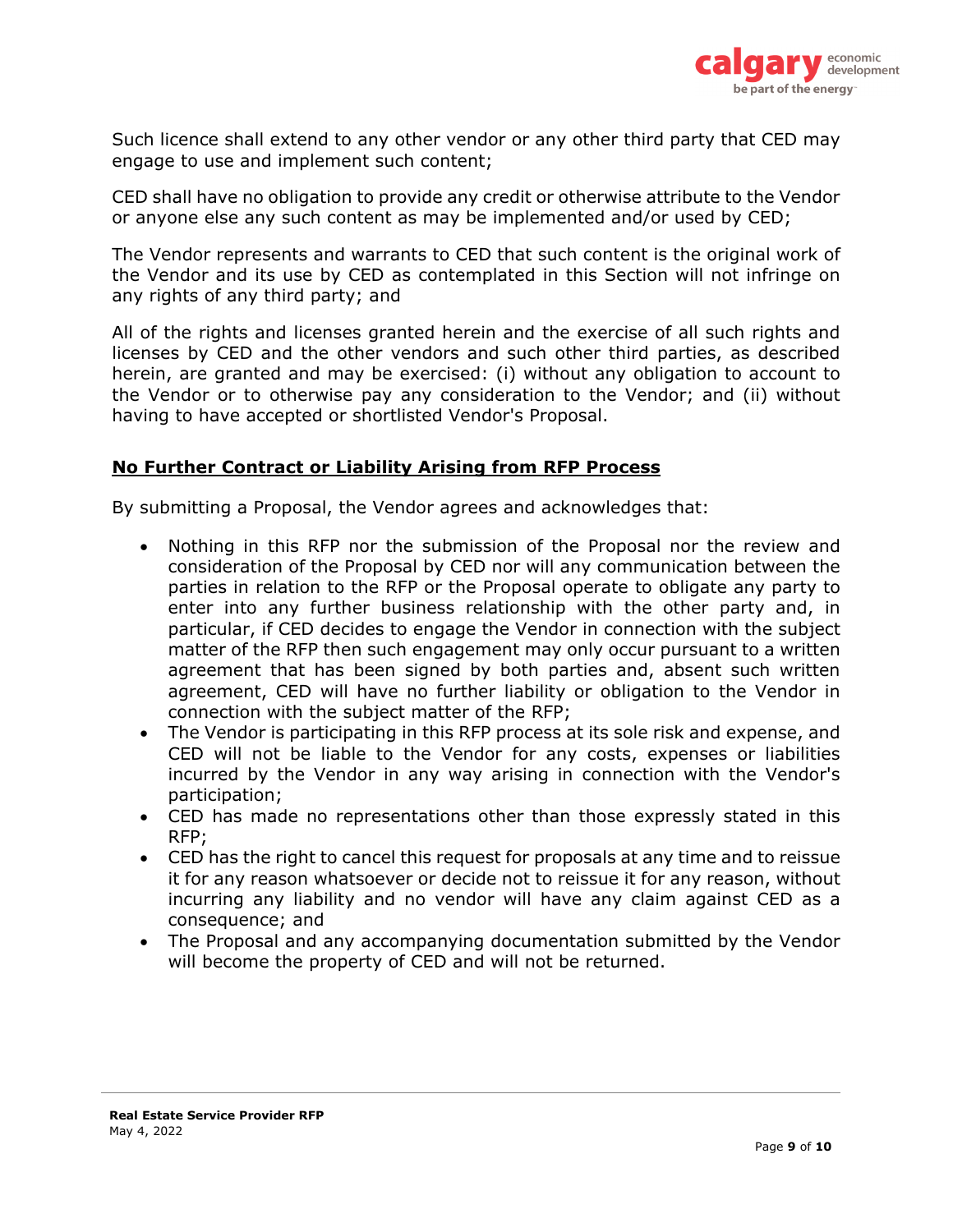

## APPENDIX A – EVALUATION

## **A. SUMMARY OF EVALUATION**

The following is an overview of all the categories and weighting relevant to the evaluation of proposals under this RFP.

| <b>Category: Rated Criteria</b>                                            | Weighting | <b>Maximum</b><br><b>Potential Score</b> |
|----------------------------------------------------------------------------|-----------|------------------------------------------|
| 1.0 Understanding of CED's requirements<br>and facilities                  | 10        | 100                                      |
| 2.0 Service Provider Experience, History,<br><b>Philosophy, and Values</b> | 25        | 250                                      |
| <b>3.0 Proposed Team</b>                                                   | 20        | 200                                      |
| 2.1 Caliber of Account Executive                                           | 10        | 100                                      |
| 2.2 Team Experience and structure                                          | 10        | 100                                      |
| 4.0 Past Performance with similar<br>requirements as CED's                 | 15        | 150                                      |
| <b>5.0 References</b>                                                      | 10        | 100                                      |
| 6.0 Firm Equality, Diversity, and Inclusion                                | 10        | 100                                      |
| 7.0 Pricing                                                                | 10        | 100                                      |
| <b>TOTAL SCORE</b>                                                         | 100       | 1000                                     |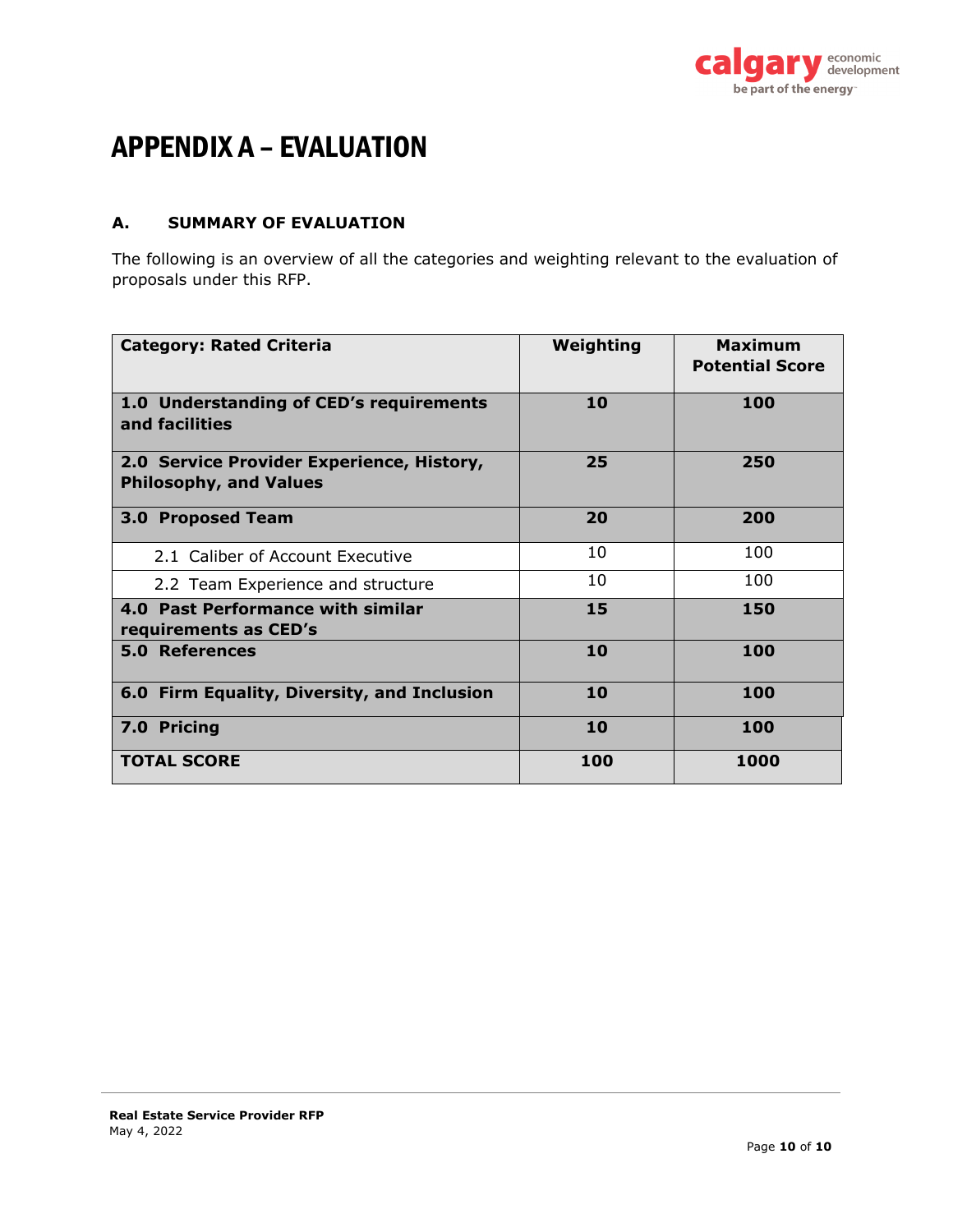

## APPENDIX B – STANDARD CONTRACTOR AGREEMENT

<date>

<contractor legal name> <contractor Address>

Dear <contractor>,

Calgary Economic Development Ltd. ("**CED**") is pleased to confirm that <contractor legal name> (hereinafter the "**Vendor**") has been selected to provide the services (hereinafter the "**Services**") required of the Vendor as described in the Statement of Work ("**SOW**") attached hereto as Appendix "A".

This agreement (the "**Agreement**") for the performance of Services consists of the SOW, and the further terms and conditions set forth herein.

- **1.** Definitions.
	- (a) In this Agreement, the following terms shall have the following meanings:
		- (i) "**Confidential Information**" shall mean and include any and all information, materials, records, documents, data or media, whether or not in tangible form, and including without limitation any of the foregoing in digital or electronic form, of a confidential nature and/or of a proprietary nature related to, or about, or belonging to, or concerning CED, or any third party to which CED owes a duty of confidentiality, whether provided directly by CED or on behalf of CED to the Vendor, or provided to the Vendor or obtained by the Vendor from a third party.

Confidential Information shall include, without limitation:

- (A) any information, materials, records, documents or data marked with "confidential" or words of similar import, or with respect to which the Vendor has been advised in any manner of their confidential nature, or with respect to which the Vendor could reasonably be expected to consider them confidential;
- (B) information provided orally in circumstances where confidentiality is expressly stated or could be reasonably implied;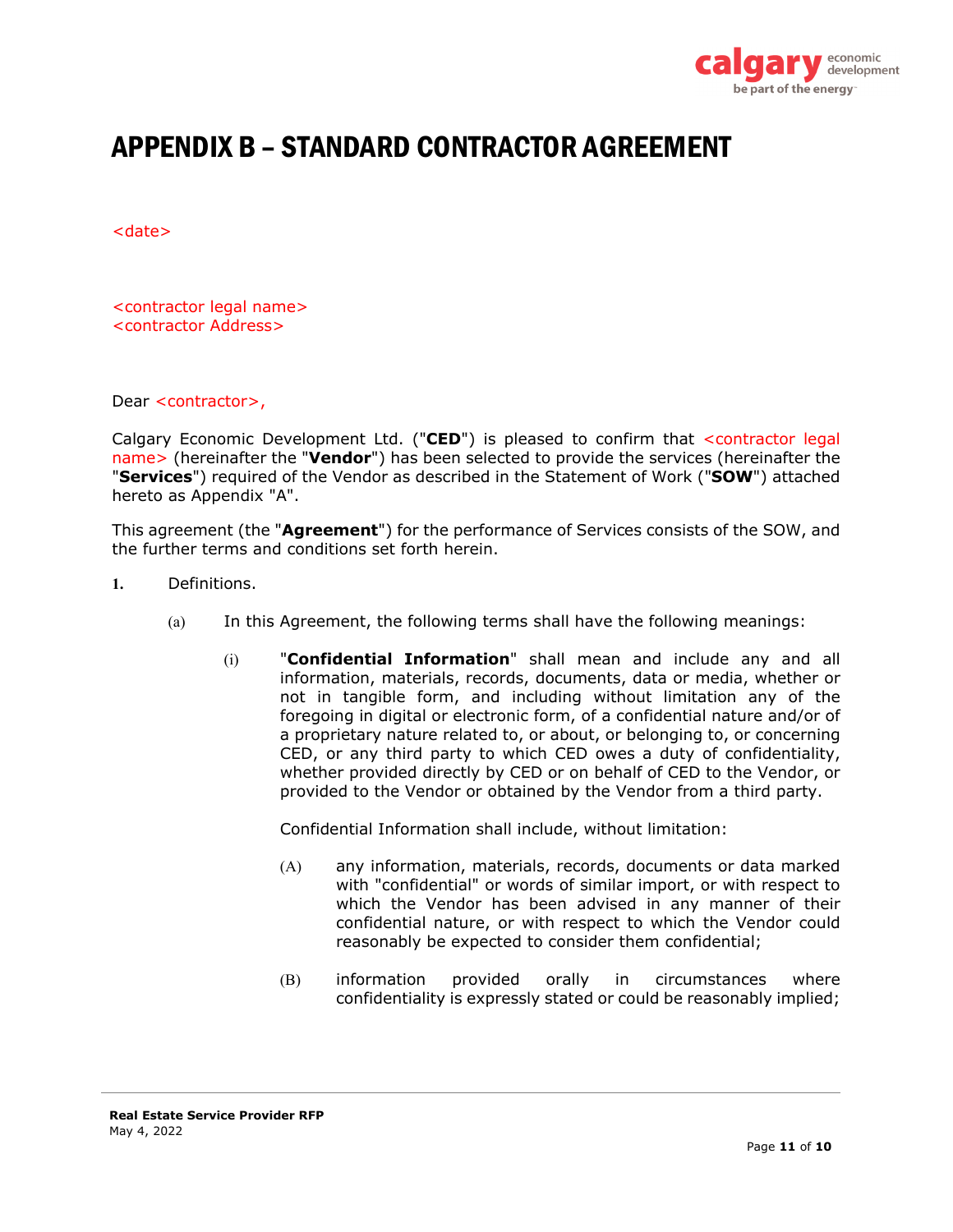

- (C) information provided orally and subsequently confirmed in writing (including without limitation by email or facsimile) by CED as confidential;
- (D) any and all plans, drawings, diagrams, schematics, designs, devices, manuals, guides, methods, models, prototypes, mockups, inventions (whether or not patentable), processes and know-how of CED;
- (E) any and all personal information, being any information about an identified or identifiable individual, other than information required for the purpose of contacting or communicating with such individual in their capacity as an employee or official of an organization;
- (F) any and all Work Product (as defined); and,
- (G) any and all Derivatives (as defined).

The Confidential Information shall not include any information that is or becomes a part of the public domain through no act or omission of the Vendor, or that was in the lawful possession of the Vendor prior to disclosure and had not been obtained by Vendor either directly or indirectly from CED or on its behalf, or that is lawfully disclosed to the Vendor by a third party without restriction on disclosure and without violation by such third party of any obligation of confidentiality to CED or anyone else, or that is independently developed by the Vendor without use of or reference to the Confidential Information, provided that the burden of proof and production of satisfactory documentary evidence of any of the foregoing shall lie on the Vendor.

- (ii) "**Derivatives**" shall mean and include:
	- (A) any and all intellectual property of any kind based on or derived from the Confidential Information, or any portion thereof, or incorporating aspects of the Confidential Information, or comprising any improvement of or modification to the Confidential Information;
	- (B) any and all data or information derived from, resulting from, extracted from, incorporating or otherwise obtained from the Confidential Information; and,
	- (C) any and all information, documents, materials, reports, notes, memoranda, or data based on, extracted from, derived from, made with respect to, embodying the results of review, consideration, analysis or testing of, or containing any opinion with respect to, or otherwise incorporating the Confidential Information, or any portion thereof.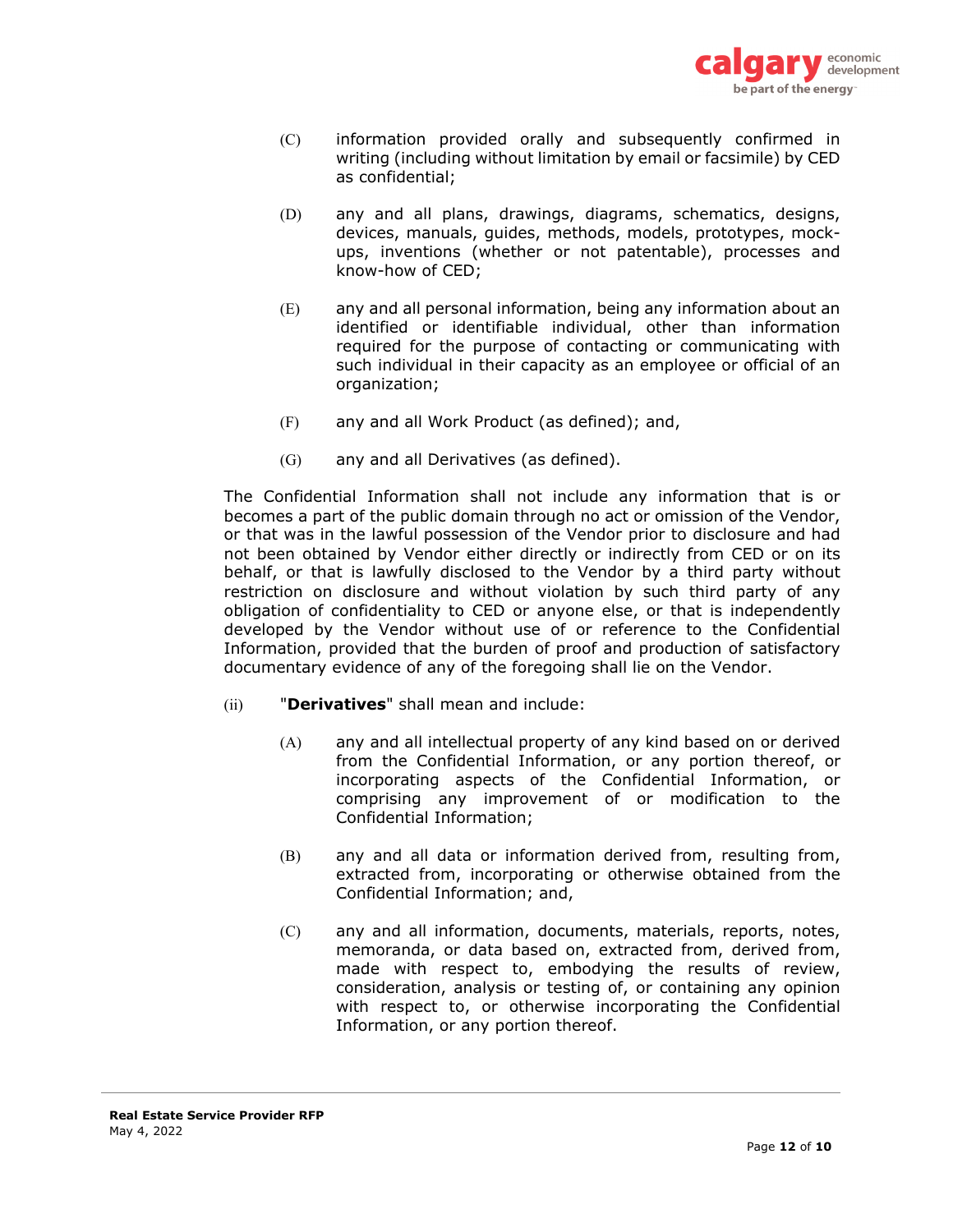

- (iii) "**Effective Date**" shall mean the date on which this Agreement is stated to be effective, or, if not so stated, the date on which this Agreement is executed by the last signatory thereto.
- (iv) "**Representatives**" shall mean and include employees, agents, personnel or contractors of the Vendor who require access to the Confidential Information for the purposes of the Vendor providing products or services to CED, provided such persons are either
	- (A) signatories to a written non-disclosure agreement preventing any further use or disclosure of the Confidential Information; or,
	- (B) are otherwise under legal obligations to the Vendor to not use or disclose the Confidential Information.
- (v) The **"Services"** shall mean the duties, tasks, and responsibilities as described in SOW.
- (vi) "**Work Product**" means and shall include without limitation any and all original works of authorship, original works subject to copyright (including without limitation all artistic, literary, dramatic and musical works and compilations or derivations), moral rights, innovations, inventions (whether or not patentable), discoveries, processes, designs, creative work or innovation of any kind or any other tangible or intangible thing or item resulting from the Services, including without limitation any and all related patents and patent rights, copyrights, trade secrets, industrial designs, integrated circuit topographies and mask works, plant breeders rights and any other proprietary rights or intellectual property, that the Vendor makes, prepares, authors, discovers, develops, devises, designs, or reduces to practice, whether alone or jointly with others, during the term of this Agreement or during the course of performing or providing the Services, or based on or arising out of performing the Services (including subsequent to the expiry or termination of this Agreement), and shall include any and all records, documentation, research, notes, memoranda, manuals, designs, specifications, formulas, processes, reports, models, mockups, software, know-how, show-how, plans, products, product plans, production processes, marketing plans and techniques, business plans, development plans and derivatives of or modifications to any of the foregoing. Work Product shall not include any intellectual property, confidential information or trade secrets of the Vendor in its possession prior to the Effective Date.
- **2.** Confidentiality.
	- (a) All Confidential Information will remain the exclusive property of CED and no right, title, interest or license therein is granted other than as expressly provided in this Agreement or other written instrument duly executed by CED.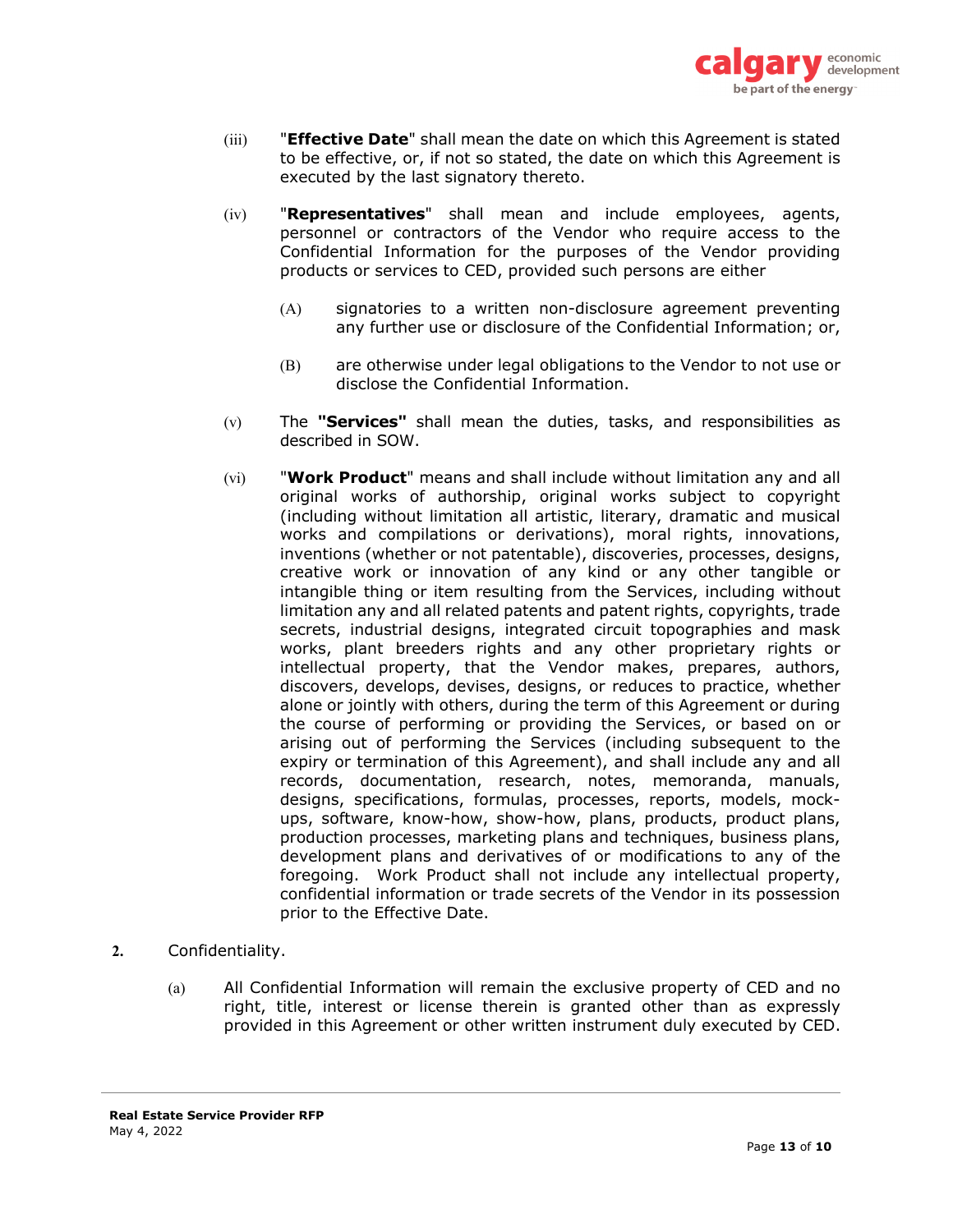

The Vendor acknowledges and agrees that CED has a proprietary interest in and to the Confidential Information.

- (b) Except with the prior written consent of CED, the Vendor will not disclose the Confidential Information, will keep the Confidential Information strictly secret and confidential, will not copy, publish or disseminate the Confidential Information, and will not use the Confidential Information other than for the limited purpose of providing the Services to CED, and for no other purpose.
- (c) The Vendor shall prevent the disclosure of the Confidential Information to any unauthorized party, or copying, publication or dissemination by any unauthorized party, and shall maintain adequate security standards with respect to the Confidential Information, consistent with the highest standards of business practice in the Vendor's industry, but in no case less than on a best efforts basis, in order to prevent unauthorized access, copying, alteration, review, disclosure, dissemination or destruction of the Confidential Information. The Vendor may disclose the Confidential Information to its Representatives provided that such disclosure shall be pursuant to this Agreement and only to the extent that such Representatives require the Confidential Information for the purposes of this Agreement.
- (d) If the Vendor is requested or becomes legally compelled (by oral questions, discovery, interrogatories, requests for confidential information, documents, subpoena, civil investigative demand or similar process or otherwise) to disclose the Confidential Information, the Vendor shall provide CED with prompt written notice of same so that CED may seek a protective order or other appropriate remedy. If such protective order or remedy is not obtained, the Vendor shall furnish only that portion of the Confidential Information which is legally required and will use all reasonable efforts to obtain reliable assurance that the Confidential Information will be accorded confidential treatment.
- (e) The Vendor acknowledges and agrees that the Confidential Information is unique, proprietary, confidential and valuable, that any violation of the provisions of this Agreement would result in immediate significant and irreparable damage to CED, and that such damage could not be adequately compensated for by money damages. The Vendor agrees that in the event of any actual, pending or threatened breach, violation or default of the terms of this Agreement, CED shall, in addition to any other right, relief or remedy available to it at law or in equity, be entitled to immediately obtain an injunction, restraining order, order for specific performance, or other appropriate equitable relief or judicial order, to compel the Vendor to comply with the terms of this Agreement and to restrain any such breach or the continuation thereof without the necessity of posting security or bond or showing or proving actual damage, if any, sustained or sustainable by CED.
- (f) Within ten (10) days of receipt of a written request by CED, the Vendor will return to CED all records, material, media, tapes, disks, data or documents containing any and all Confidential Information and any and all copies thereof, including, for greater certainty, any and all Derivatives.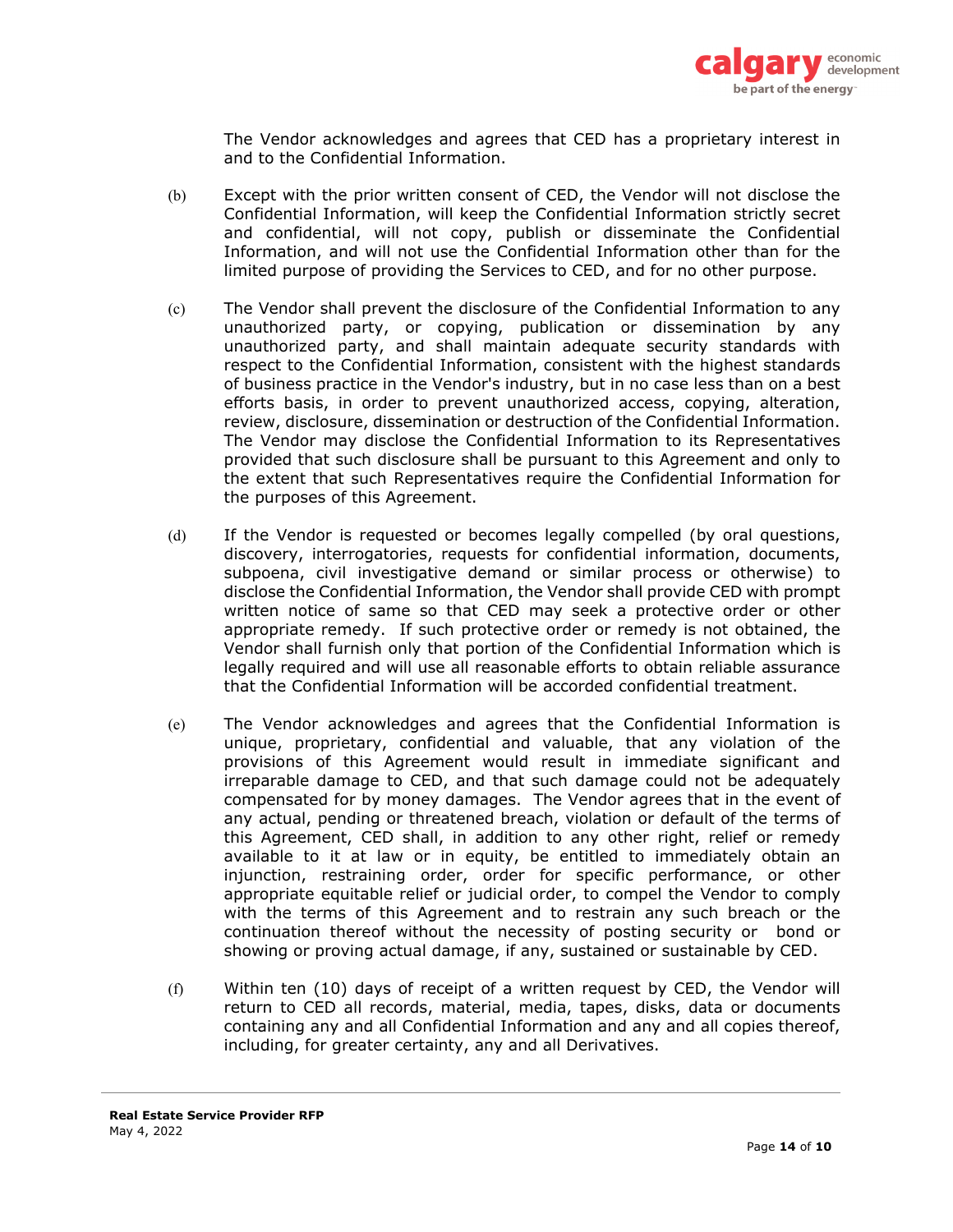

- $(g)$  The provisions of this section 2 shall survive any expiry or termination, howsoever caused, of this Agreement, and remain in full force and effect.
- **3.** Independent Contractor Status.

This Agreement does not constitute and shall not be deemed or construed as constituting a partnership, joint venture, principal/agency relationship or employer/employee relationship between the Vendor and CED. The Vendor shall remain an independent contractor and is not and shall not represent itself to be an agent or employee of CED. The provision of the services will not entitle the Vendor or its employees to any benefit, privilege or entitlement of employment of CED, including supplemental health or dental insurance, life insurance, short-term or long-term disability insurance, workers' compensation, pension, profit-sharing, group RRSP, vacation pay, sick leave or severance. The Vendor shall be responsible for and shall pay the compensation and other benefits of its employees and shall pay all related taxes and contributions required of employers.

- **4.** Intellectual Property Rights
	- (a) **Ownership.** All Work Product, including all right, title and interest therein, and any tangible media containing or embodying Work Product or any portion thereof, shall be and remain the sole and exclusive property of CED. Any and all moral rights, or any other right by its nature incapable of assignment, in or to Work Product are hereby irrevocably waived by the Vendor and the Vendor agrees to irrevocably waive all such rights in or to Work Product that may arise in the future.

In consideration of the benefits accruing to the Vendor pursuant to this Agreement and therefore without further or subsequent consideration, the Vendor hereby irrevocably assigns, and irrevocably agrees and undertakes to assign in the future, forthwith upon development, discovery, creation, authorship, reduction to practice or the Vendor otherwise becoming aware of, all Work Product, and all right, title and interest therein, to CED. The Vendor further agrees and undertakes to promptly and fully disclose, in writing, to CED any and all Work Product forthwith on discovery, creation, authorship or reduction to practice, such disclosure to include comprehensive, full and complete details and particulars thereof.

(b) **Further Assurances and Cooperation.** At the request of CED and at its expense, both during and after the term of this Agreement, the Vendor agrees to execute any and all other documents, assignments, agreements and further assurances and to do all such things as are necessary to give full and complete effect to the ownership of Work Product by CED, including all requirements by CED to prosecute any applications or actions for registration of any interest therein and to prosecute any actions or litigation enforcing the rights of CED or restraining the actions of any party infringing the rights of CED or misappropriating any property of CED.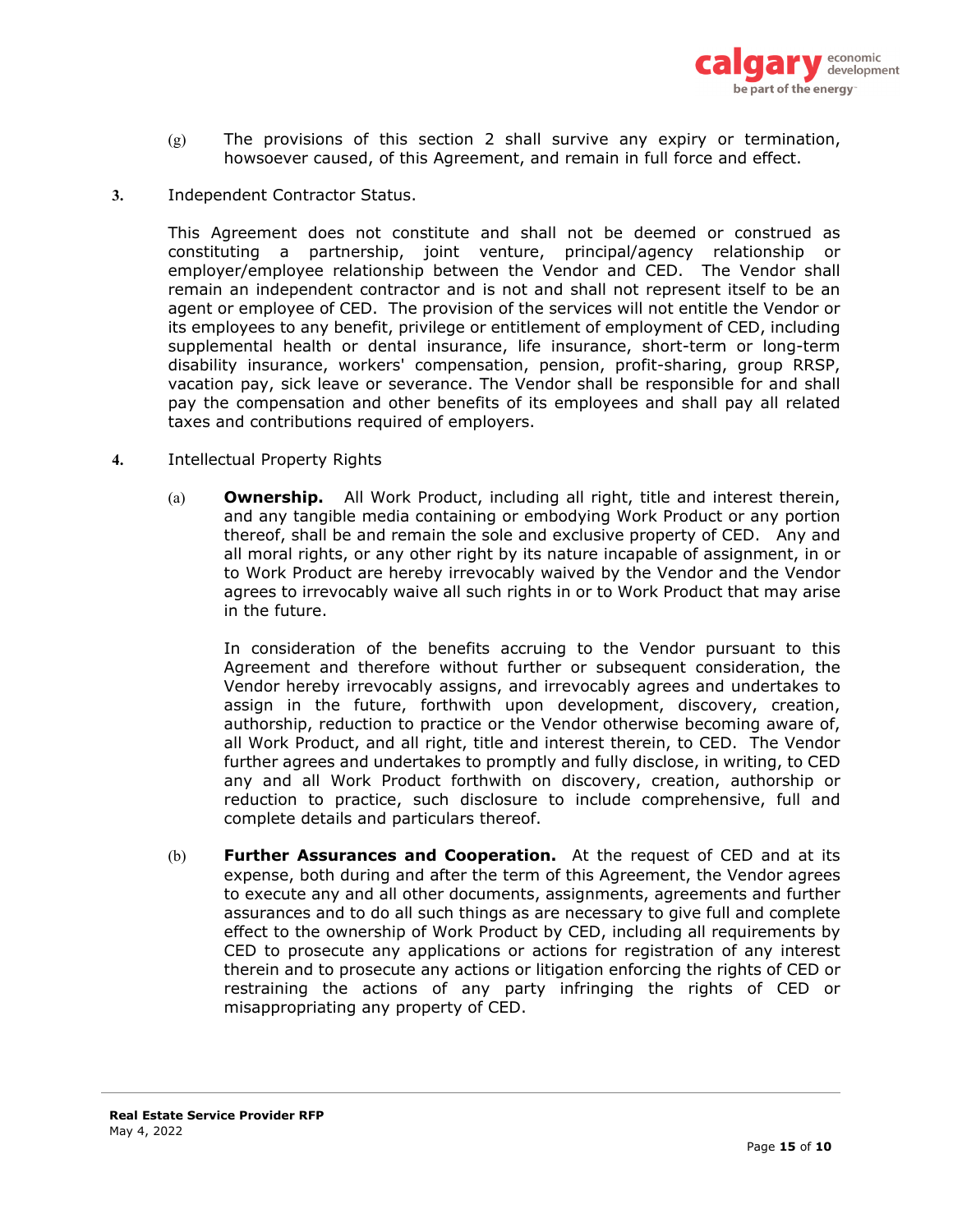

- (c) The provisions of this section 4 shall survive any expiry or termination, howsoever caused, of this Agreement, and remain in full force and effect.
- **5.** Freedom of Information

**FOIPP** The Vendor acknowledges and agrees that all documents, records and information provided to CED by the Vendor or on its behalf, and all documents, records and information about or with respect to the Vendor in the custody and control of CED, are subject to the protection and disclosure provisions of the *Freedom of Information and Protection of Privacy Ac*t, Alberta ("**FOIPP**") as amended, revised or substituted from time to time. CED is subject to the provisions of FOIPP, including its provisions granting persons rights of access to information, and restricting CED from disclosing certain information as provided in FOIPP, and CED will comply with all FOIPP requirements with respect to disclosing or not disclosing all such documents, records and information.

- (a) In the event that the Vendor wishes to attempt to avail itself of the protective provisions of FOIPP with respect to possibly restricting the disclosure of documents, records and information related to or provided by the Vendor, or with respect to which the Vendor wishes to claim confidentiality, the Vendor will clearly mark as confidential all such documents, records and information, and/or the portions thereof with respect to which confidentiality is claimed by the Vendor. The Vendor acknowledges that any and all such markings may not be binding on CED or on any other legal authority, including without limitation the Information and Privacy Commissioner of Alberta. The Vendor further acknowledges and agrees that, notwithstanding the presence or absence of such markings, CED may be required to disclose all or any portion of any documents, records and information received from or relating to the Vendor, and CED may do so without any liability whatsoever to the Vendor. In the event that the Vendor is not prepared to accept the risk of disclosure pursuant to the provisions of FOIPP or other applicable law, the Vendor agrees that it will not provide such documents, records and information to CED.
- (b) In the event that the Vendor has in its custody or control any documents, records or information related to this Agreement or related to CED ("**FOIPP records**") which CED does not have in its possession, and CED is or becomes required by FOIPP or other legal requirement to obtain and/or disclose such FOIPP records, then within seven (7) calendar days of written request by CED, the Vendor shall provide to CED, at its cost, all such FOIPP records requested. The Vendor agrees to maintain all documents, records and information which potentially comprise FOIPP records secure and available to CED during the term of this Agreement and for a period of two (2) years following its expiry or termination.
- (c) The provisions of this section 5 shall survive any expiry or termination, howsoever caused, of this Agreement, and remain in full force and effect.
- **6.** Time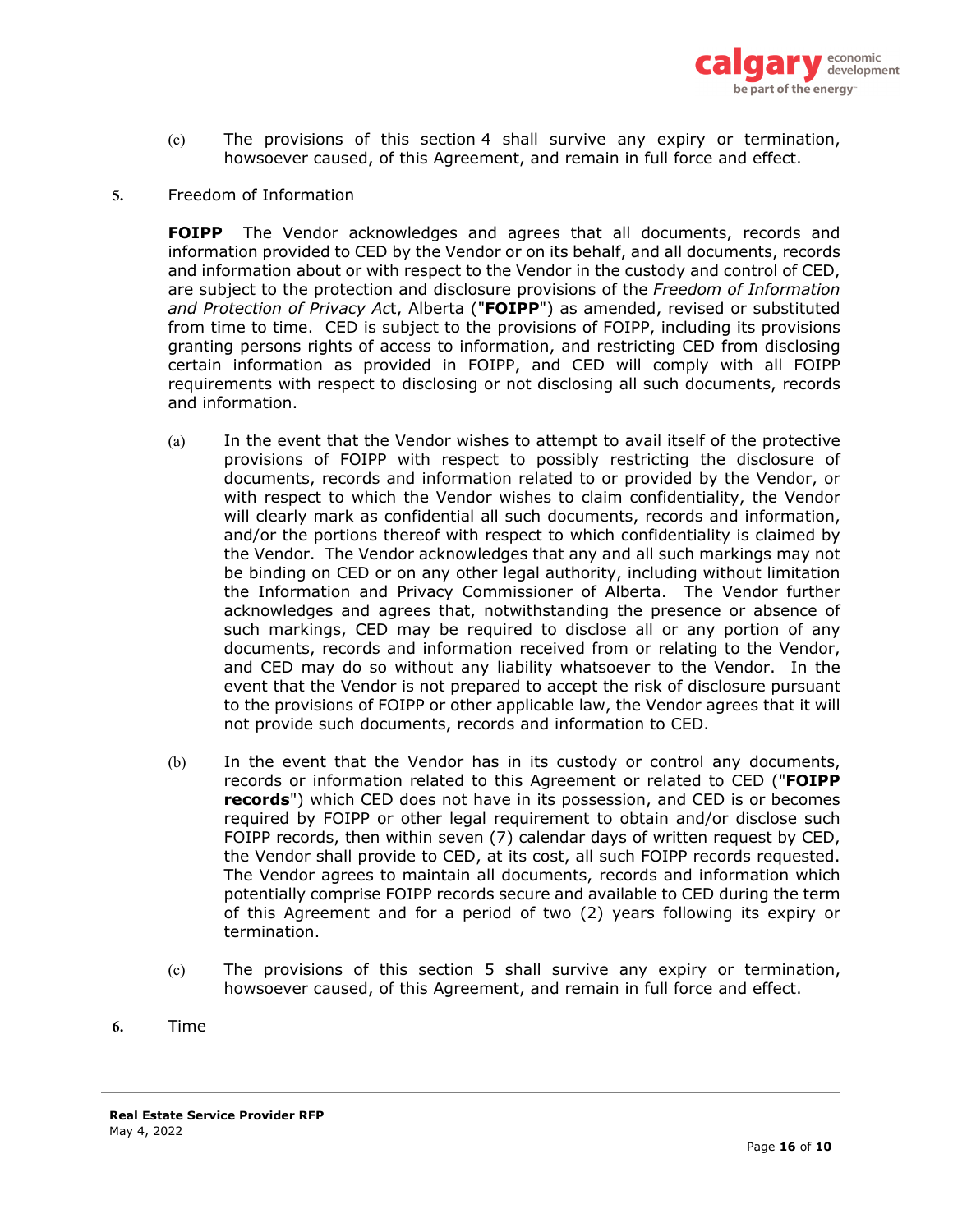

Time is of the essence for all services performed under this Agreement.

**7.** Payment Terms

The Vendor agrees to invoice CED monthly based on progressed completion of the "**Services**". CED will process payments within thirty days of receipt and verification of the "**Services**" performed. Any expenses and disbursements that the Vendor is seeking reimbursement must have been pre approved and invoiced as they are incurred together with the monthly progress billing.

**8.** Liquidated Damages for Delay

The Vendor agrees to the timelines established by the SOW. CED operates under strict timelines. In the event the Vendor is responsible for any delay of the work as described herein and where such delay is not a result of any agreed adjustment to timelines, or fails to completely deliver within the agreed timeframes during the execution of this Agreement, CED is entitled to deduct from the purchase price a sum equal to 1 percent (1.0%) thereof for each day of delay incurred by the Vendor, up to a maximum of 10 percent (10%) of the total Agreement cost amount. This sum may be deducted directly on final payment to the Vendor or this sum may be billed directly to the Vendor upon which a payment in net thirty (30) days will be required.

**9.** Indemnity

The Vendor agrees to indemnify and hold harmless CED from any loss or damage, any and all third party claims, demands, or actions, for which the Vendor is legally responsible, including those arising out of negligence, willful harm, or crimes by the Vendor or Vendor's employees, agents, or sub-Vendors. This hold harmless shall survive this Agreement.

CED will not be liable or responsible for any bodily or personal injury or property damage of any nature that may be suffered by the Vendor, its employees, agents or sub-Vendors in the performance of this Agreement, except to the extent of any negligence or misconduct on the part of CED.

- **10.** Term and Termination.
	- (a) **Term**. This Agreement shall be effective on the Effective Date and shall continue in full force and effect until <expiration date> ( "Expiration Date"). The Vendor shall begin providing Services on <commencement date> ("Commencement Date").
	- (b) **Termination.** CED may terminate this Agreement at any time at its convenience and without breach or default by giving the Vendor ten days' prior written notice, in which event CED shall have no further liability to the Vendor except for payment of fees for Services performed or for work progress to that date and expenses incurred in accordance with this Agreement up to the effective date of termination. CED may also immediately terminate this Agreement if the Vendor materially or repeatedly breaches or defaults in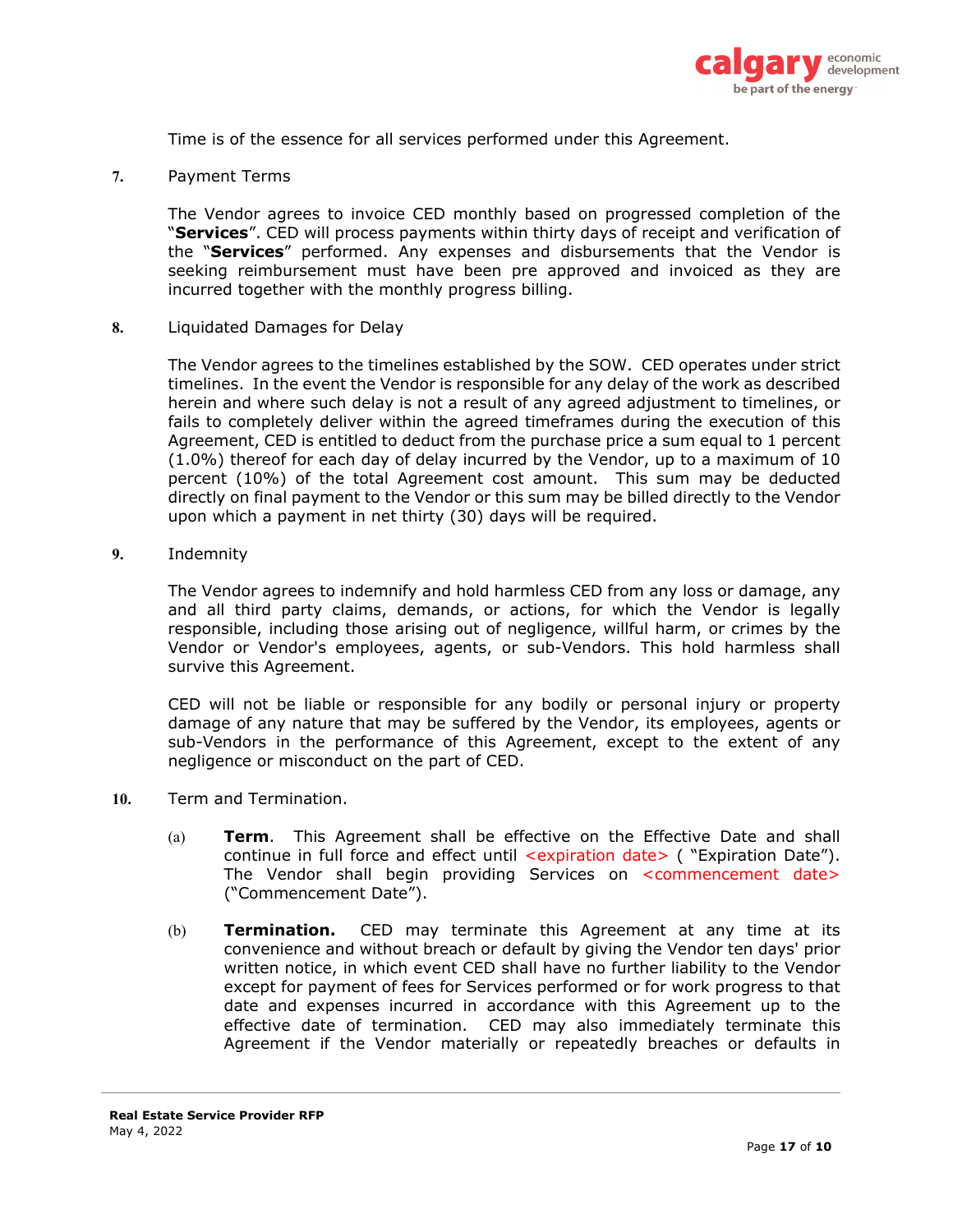

performing any of its obligations hereunder, which default or breach is not cured within five business days after CED gives the Vendor written notice to that effect.

#### **11.** Gifts and Gratuities

The Vendor or its sub Vendors shall not give to, or receive from any employee or agent of CED, or a spouse or relative of any such person, any commission, fee, rebate or gift, other than courtesies of a nominal value, in connection with this Agreement.

**12.** Assignment or Subcontracting

The Vendor shall not assign any obligations under this Agreement, including any remuneration due, to any third party, other than those identified in the proposed project plan, without the prior written consent of CED. The Vendor will ensure that all assignees or subcontractors of any tier are bound by the terms of this Agreement, as applicable.

**13.** Dispute Resolution Process

In the event of any dispute arising from or relating to this agreement, the parties hereto shall settle the dispute to the exclusion of the courts, by compulsory arbitration. The party who decides to submit a dispute to the arbitration process shall send a notice to the other party. The arbitration will be conducted by one arbitrator and in conformity with the Arbitration Act of Alberta. The parties will have ten (10) days from the reception of the notice to select an arbitrator and if they cannot agree, they may apply to the Court of Queen's Bench of Alberta to ask a judge to select an arbitrator. The hearing of the dispute must take place within thirty (30) days following the nomination of the arbitrator. The arbitration award must state the reasons on which it is based, be made in writing and transmitted to the parties within thirty (30) days following the hearing. The decision of the arbitrator is final and without appeal and, is compulsory when it has been promulgated. The arbitrator shall decide the expenses related to the arbitration.

- **14.** General
	- (a) This Agreement and all matters arising from it is subject to the laws in force in the Province of Alberta, and the parties submit to the exclusive jurisdiction of its courts.
	- (b) This Agreement may be executed in one or more counterparts, each of which will be deemed an original but all of which together will constitute one and the same instrument. For purposes of this Agreement, the delivery of a counterpart signature by scanned or facsimile transmission will be deemed the equivalent of the delivery of an original counterpart signature.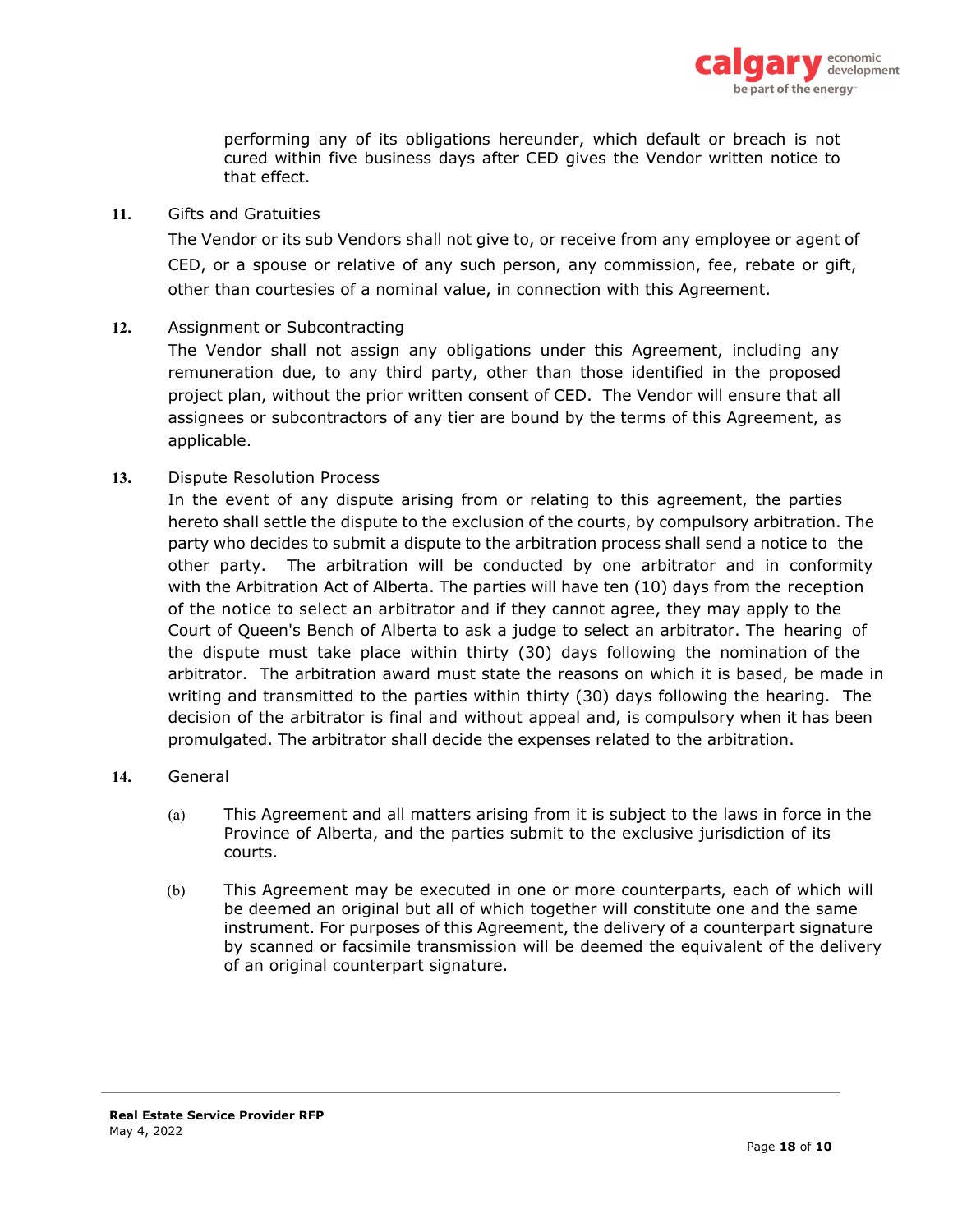Dated at Calgary this <day> day of <month>, <year>.



## **Calgary Economic Development Ltd.**

Per:\_\_\_\_\_\_\_\_\_\_\_\_\_\_\_\_\_\_\_\_\_\_\_\_\_\_\_

Acknowledged and agreed this \_\_\_\_\_\_ day of \_\_\_\_\_\_\_\_\_\_\_\_, \_\_\_\_\_\_.

<contractor legal name>

Per: \_\_\_\_\_\_\_\_\_\_\_\_\_\_\_\_\_\_\_\_\_\_\_\_\_\_

<authorized signor name, title>